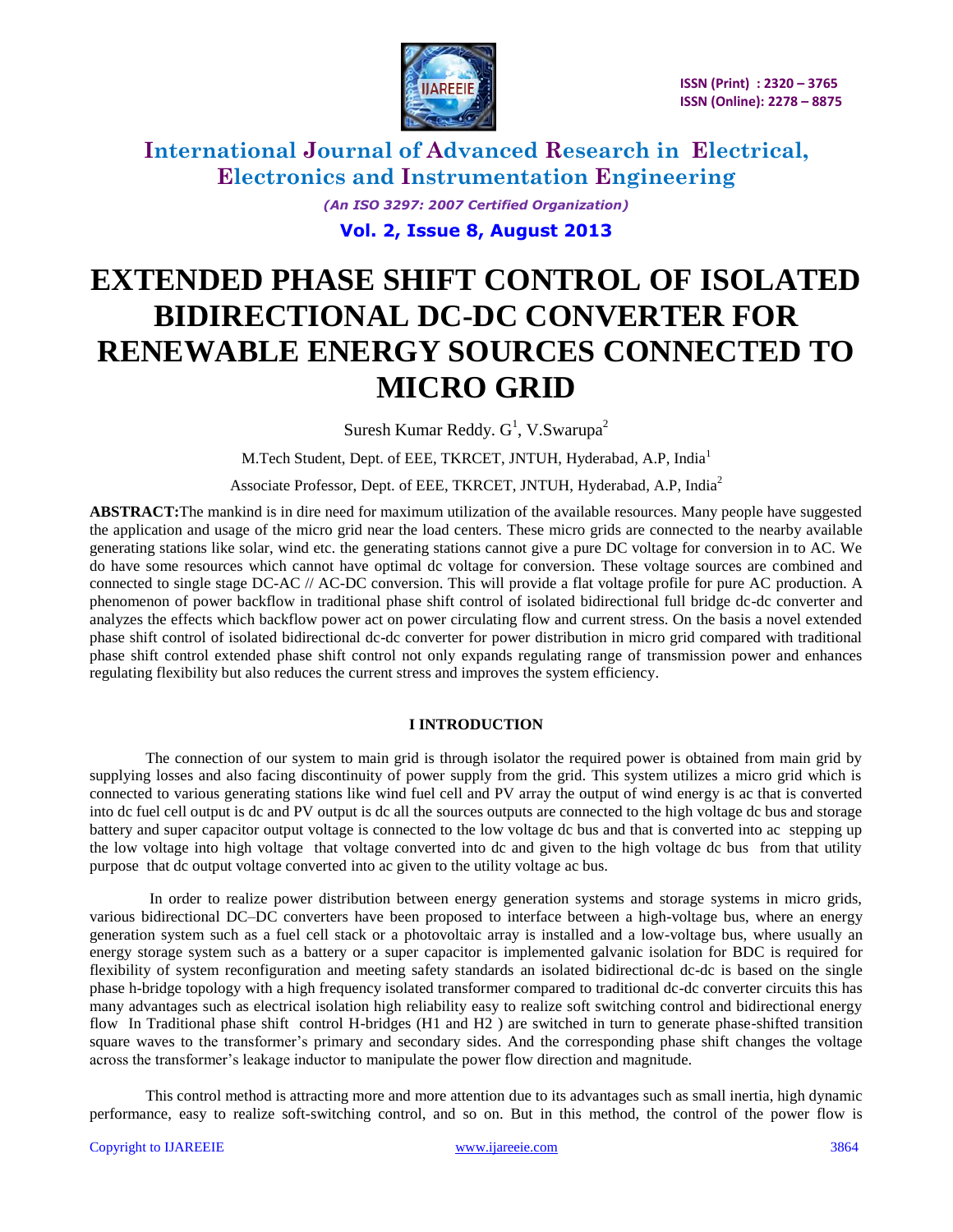

*(An ISO 3297: 2007 Certified Organization)*

## **Vol. 2, Issue 8, August 2013**

dependent on transformer's leakage inductor that result in great circulating power and current stress when the value of *V*1 /*nV*2 deviate far from 1, where *n* is turns' ratio of the transformer. And then, the loss in power devices and magnetic components is increased and the efficiency of converter is reduced.



Fig. 1. Typical application of BDC for power distribution in micro grid

### **II. OPERATION PRINCIPLE OF EXTENDED-PHASE-SHIFT CONTROL**

#### *A. Extended-Phase-Shift Control:*

In order to significantly decrease the back flow power of the converter, vh1 should not be confined to square waveforms with 50% duty ratio. For example, if S1 and S4 do not have the same driving signal but have a phase-shift ratio of D1, as shown in Fig. 5, the transformer primary voltage will emerge as a three- level instead of the traditional two-level. Then the behaviors of iL will also be changed: the back flow appearance time (t = t0  $\sim$  t 0 and t = t2  $\sim$  t2) in Fig. 4 are divided into two intervals (t = t0∼t1, t = t1 ∼ t1 and t = t3∼t4, t = t4 ∼ t4) in Fig. 5, respectively. And the transformer primary voltage vh1 = 0, i.e., back flow power is 0, when t = t0∼t1 and t = t3∼t4. So the back flow power is decreased for a given transmission power. In the reverse power flow, we just need to exchange the operating states of the H-bridges H1 and H2. In Fig. 5, D1 is the phase-shift ratio between the driving signals of S1 and S4 or S 2 and S3 in H-bridge H1, we defined its inner phase-shift ratio, where  $0 \le D1 \le 1$ . D2 is the phase-shift ratio between the primary and secondary voltages of the isolation transformer, we defined its outer phase-shift ratio, where  $0 \leq D2 \leq 1$  and  $0 \leq D1+D2 \leq 1$ . In fact, compared to the TPS control, there is not only the outer phase-shift ratio but also the inner phase-shift ratio in the proposed EPS control, which will decrease the current stress, expands regulating range of transmission power and enhances regulating flexibility.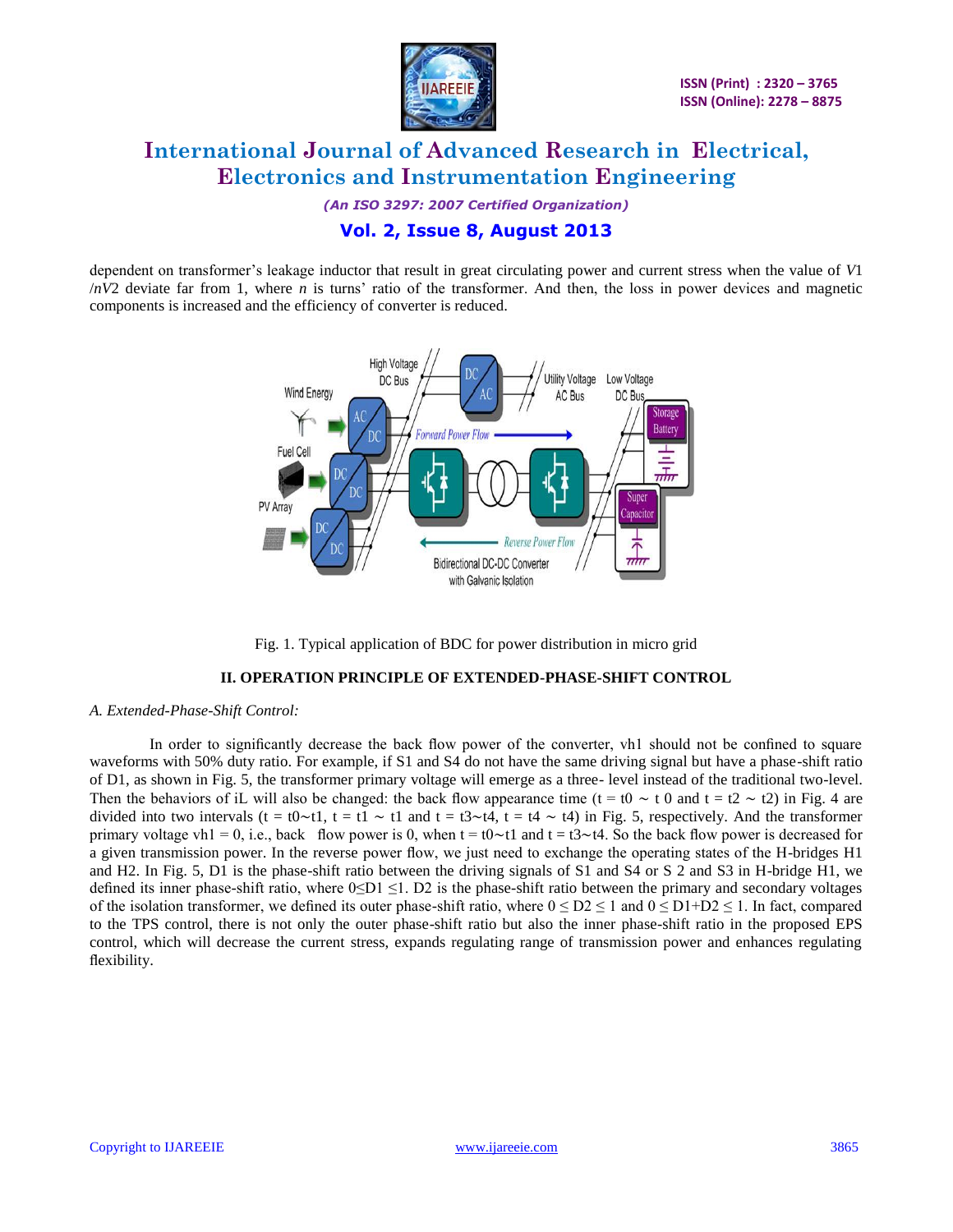

*(An ISO 3297: 2007 Certified Organization)* **Vol. 2, Issue 8, August 2013**



Fig. 2. Typical configuration of IBDC



Fig. 3. Equivalent circuit of phase-shift control

There are three primary components of this research. First, a survey of Micro grids connected to the following techniques

- 1. Wind generation
- 2. Fuel cell
- 3. PV array
- 4. Super capacitor energy storage system (SCESS)
- 5. Storage battery

Was conducted and have been categorized and are described. Second, the different architectures identified during the survey are analyzed for the level of energy security provided at a given cost. Finally, key parameters are identified that significantly influence the optimal selection of micro grid architecture suitable to that particular terrain.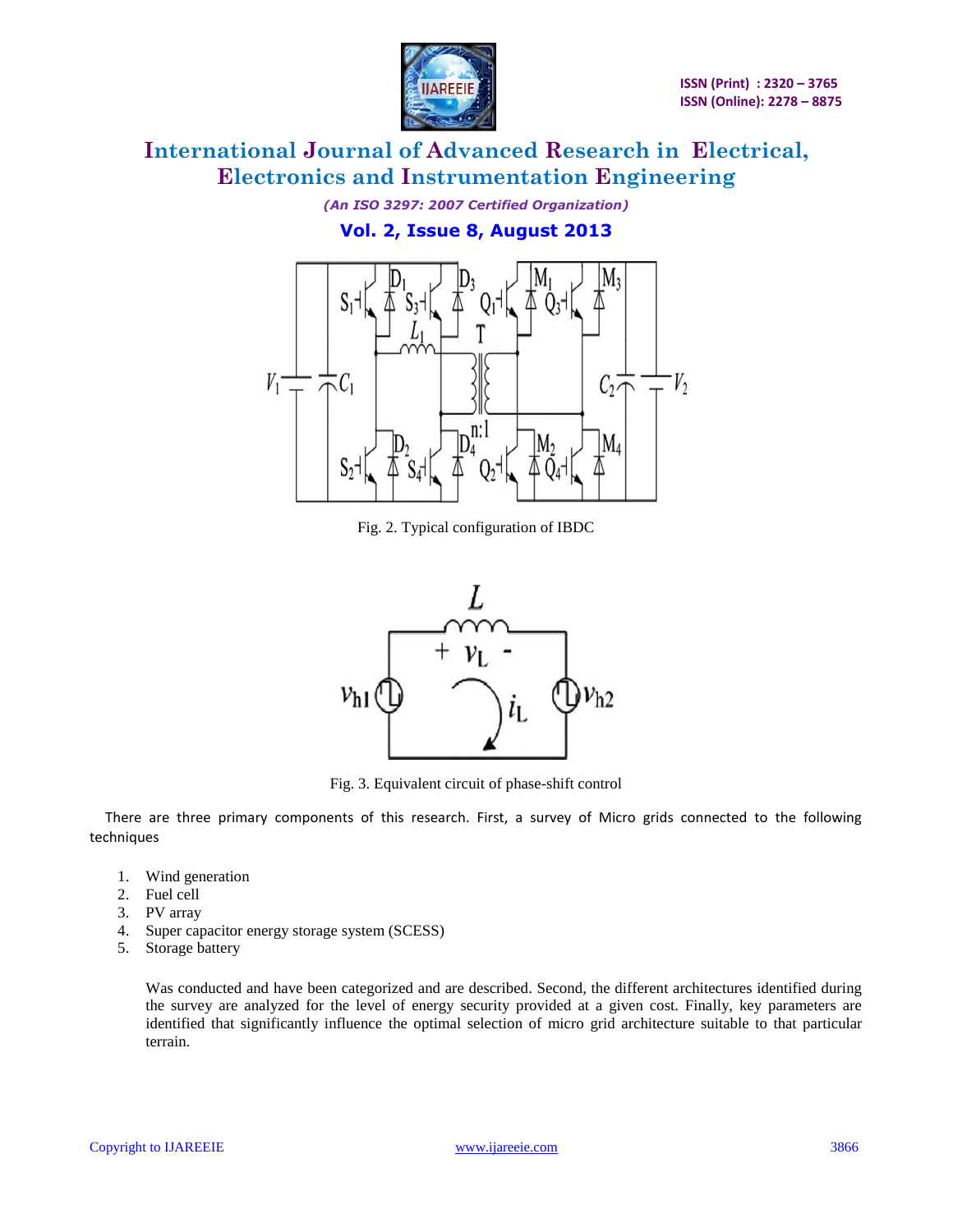

*(An ISO 3297: 2007 Certified Organization)*

### **Vol. 2, Issue 8, August 2013**

### **III SIMULATION RESULTS AND DISCUSSION**

All the 5 DC sources are modelled and simulated in the proposed model. The individual models are specified below.

#### *A. WIND MODEL:*

The modelling of dc power generation using wind turbine is considered here. The model is stipulated below.



Fig. 4. The modelling of dc power generation using wind turbine

Although stand alone wind‐battery or wind diesel systems do exist, the majority of wind turbines is erected in countries with an extended electricity grid and these are hence connected to this grid. The grid connection of solitary wind turbines is relatively straightforward Voltage at the turbine's terminals is normally lower than the voltage of the grid to which it is connected, leading to the need for a transformer. Further, switchgear is necessary to disconnect the wind turbine in case of a short circuit or in order to prevent what is called islanding, a situation in which a small part of the grid continues to operate with a local balance between generation and load, but without being connected to the main system. When large numbers of wind turbines are

Connected to a system and they replace a substantial fraction of the output of the conventional synchronous generators, they will start to affect various aspects of the system behavior. This will particularly be the case during periods with low loads and high wind speeds, because in these situations the relative contribution of wind power is at its maximum As long as the power generated by the power plants can be controlled, this is not a principal problem, although the dispatch of the generating capacity, *i.e.* determining which power plants should be operated to supply the load most effectively and efficiently while taking into account fuel prices and the technical characteristics of the plant inventory, is not straightforward at all. However, a significant contribution of generators whose output is not controlled, such as the present wind turbines, poses a principal problem given today's system balancing practices, because such generators cannot contribute to maintaining the system balance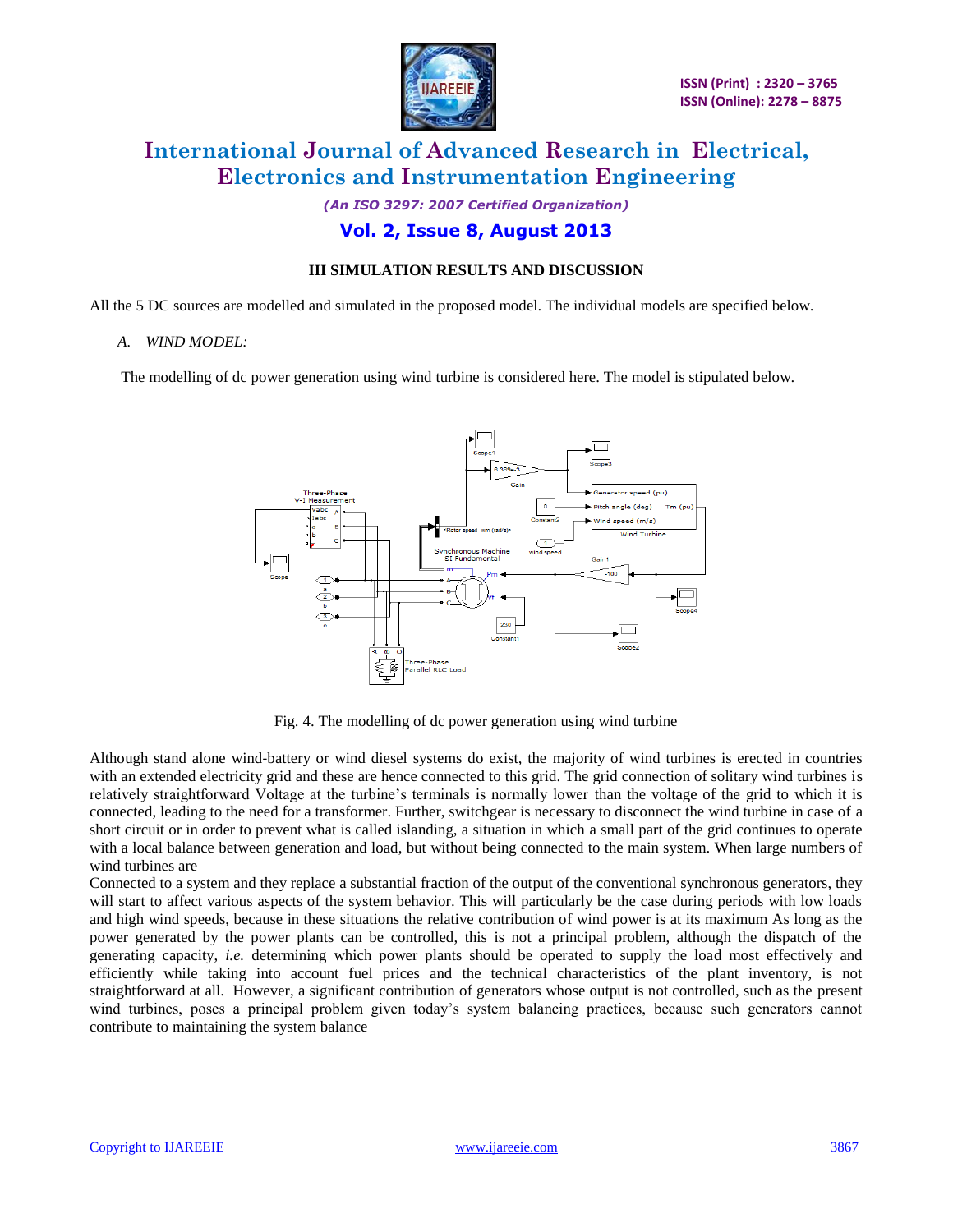

*(An ISO 3297: 2007 Certified Organization)*

## **Vol. 2, Issue 8, August 2013**

### *B. FUEL CELL MODEL:*

The fuel cell model used here is a direct tool from mat lab library of 2012a version.

## Simplified Model



Fig. 5. Simplified fuel cell model

The simplified model represents a particular fuel cell stack operating at nominal conditions of temperature and pressure. The parameters of the equivalent circuit can be modified based on the polarization curve obtained from the manufacturer datasheet. You just have to input in the mask the value of the voltage at 0 and 1 A, the nominal and the maximum operating points, for the parameters to be calculated. A diode is used to prevent the flow of negative current into the stack. Model Assumptions:

- The gases are ideal
- The stack is fed with hydrogen and air
- The stack is equipped with a cooling system which maintains the temperature at the cathode and anode exits stable and equal to the stack temperature
- The stack is equipped with a water management system to maintain the humidity inside the cell at appropriate level at any load
- The cell voltage drops are due to reaction kinetics and charge transport as most fuel cells do not operate in the mass transport region
- Pressure drops across flow channels are negligible
- The cell resistance is constant at any condition of operation

### *C. PV ARRAY:*

The P-V array model is built and simulated as below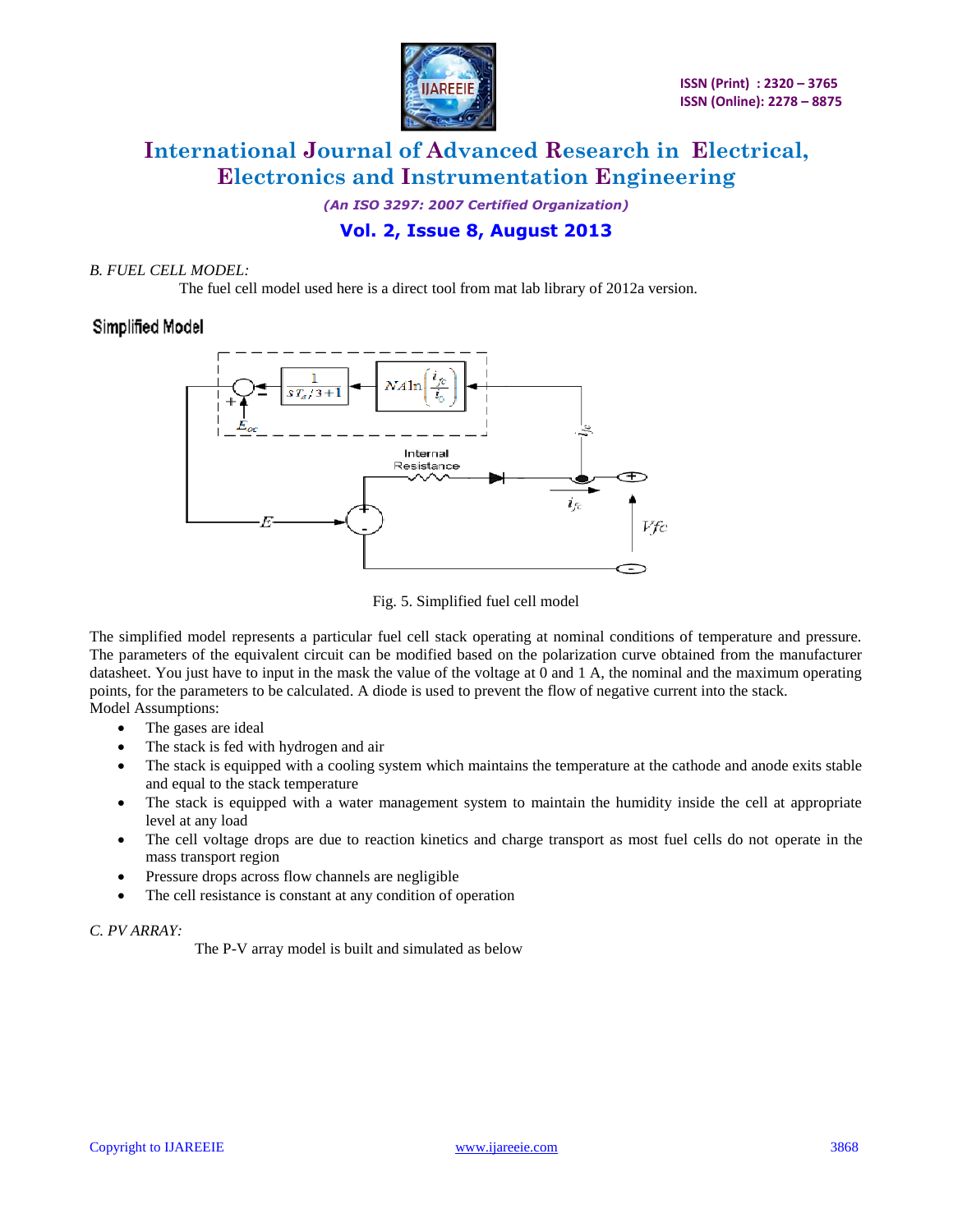

*(An ISO 3297: 2007 Certified Organization)* **Vol. 2, Issue 8, August 2013**





A general block diagram of the PVA model for GUI environment of Simulink is given along with filter and load models. The block called PVA model for GUI is the last stage of the model. This block contains the sub models that are connected to build the final model. A diode (D1) isconnected in series with the load circuit to prevent the reverse current flow. A filter is connected before the load to maintain a stable voltage. The filter contains a series R-L and parallel C elements. The PVA consists of 8 PV cells all connected in series to have a desired voltage output. Depending on the load power required, the number of parallel branches can be increased to 2 or more. The effects of the temperature and solar irradiation levels are represented by two variables gains. They can be changed by dragging the slider gain adjustments of these blocks named as variable temperature and variable solar irradiation. Since the main objective is the development of the PVA functional model for the Simulink environment, the other parts of the operational block diagram given in Fig.are not going to be explained in full detail. However, just to describe the main diagram, as it can readily be seen, the system is modeled to supply power to both dc and ac loads. The dc load is directly coupled while the ac load is fed through a three-phase inverter and an isolation transformer with a turn ratio 1.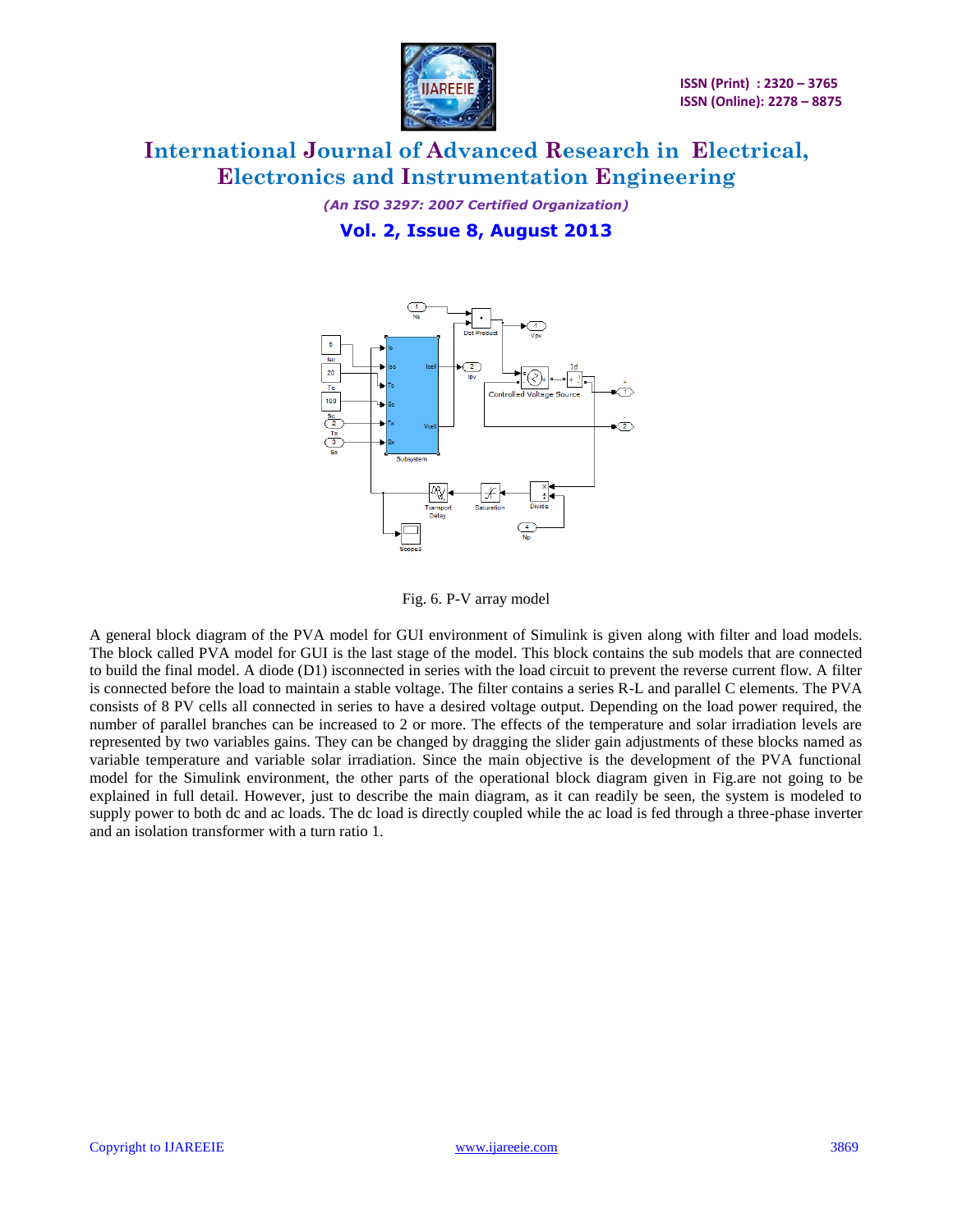

*(An ISO 3297: 2007 Certified Organization)* **Vol. 2, Issue 8, August 2013**

### **DC-DC GRID CONNECTION:**



Fig. 7 DC-DC Grid Connection



Fig. 8.The total dc output connected to the grid is depicted below

### **DC-AC CONVERSION USING 3-PHASE INVERTER:**

The dc grid output is then connected to a dc- ac converting 3 Phase Inverter. The input of the inverter is 850 volts dc supply. The output AC supply is 850 volts L-L RMS.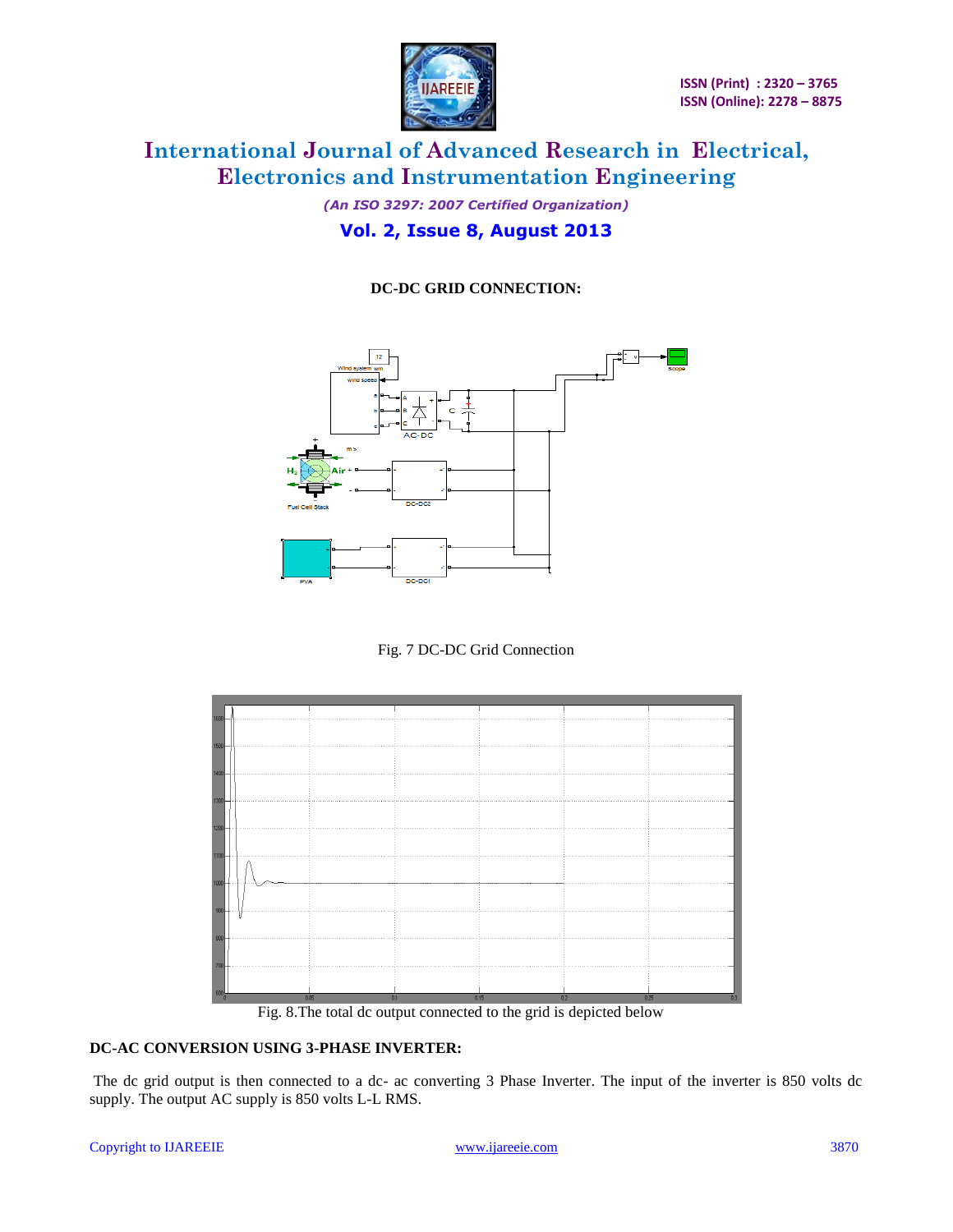

*(An ISO 3297: 2007 Certified Organization)* **Vol. 2, Issue 8, August 2013**



Fig. 9. Simulation model of DC-AC Conversion Using 3-PHASE INVERTER

The Universal Bridge block implements a universal three-phase power converter that consists of up to six power switches connected in a bridge configuration. The Universal Bridge block allows simulation of converters using both naturally commutated (line-commutated) power electronic devices (diodes or thyristors) and forced-commutated devices (GTO, IGBT, and MOSFET). The Universal Bridge block is the basic block for building two-level voltage-sourced converters

The device numbering is different if the power electronic devices are naturally commutated or forced-commutated. For a naturally commutated three-phase converter (diode and thyristor), numbering follows the natural order of commutation:

The output of inverter is shown in below figure



Fig. 10The output of inverter